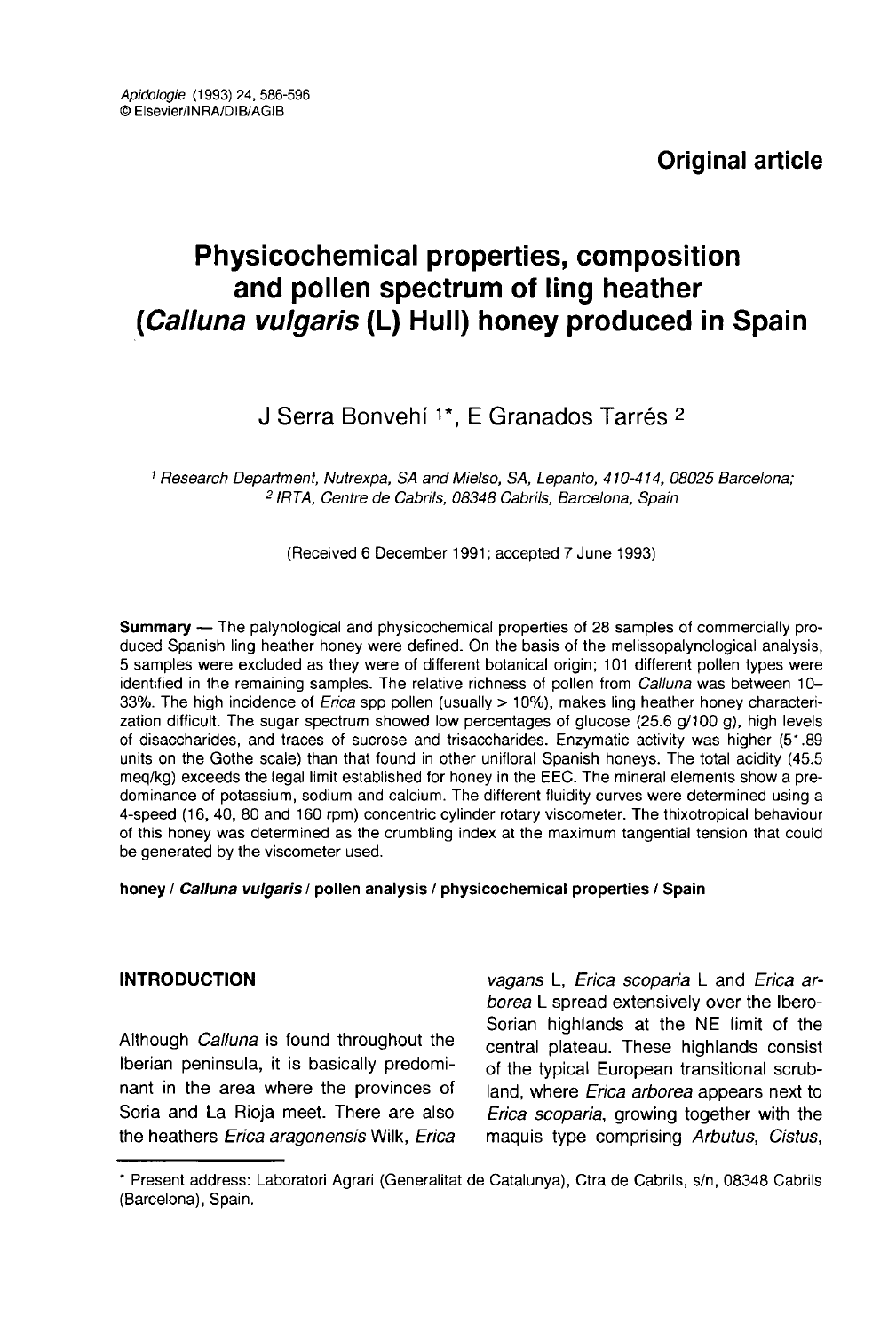Genista, Buxus, Viburnum, Lavandula, Ulex, Myrtus, Thymus, elements of Quercetum sessiflorae, Quercetum tozae and, in certain cases, Quercetum ilicis, and in which Calluna features as a principal characteristic (Tarazona Lafarga, 1984; Serra Bonvehí and Mundo Elias, 1988). These communities have the following characteristics: they are very frugal, siliceous and acidulous, they are well adapted to the poor soil conditions of the Ibero-Sorian Highlands, and to a climate which is not especially prone to drought or extreme temperatures. In this area, there are some enclaves where Calluna is predominant, although the other heathers do reappear with varying frequency. Therefore it is interesting to determine the pollen spectrum and examine the influence of the presence of *Erica* spp on *Calluna* honey, because they have the same flowering period. There are only a few published studies on the composition and characteristic features of ling heather and heather honey. Of these, the most important are the studies by Pryce-Jones (1936; 1944; 1952; 1953), Louveaux (1966, 1977), Pourtallier and Taliercio (1970), Fitó and Rodriguez (1981), Spettoli et al (1982), Henderson (1984), Accorti et al (1986), Speer and Montag (1986), Persano Oddo et al (1988), and Tan et al (1989), although they only determine a few characteristic features. Most of these studies make note of the fact that ling heather honey has thixotropical properties, which make its extraction by centrifugation impossible. Hence, the need to use a "loosener" on the combs. This study attemps to be more complete, in that, apart from the pollen spectrum, we determine the most common features of the honey, such as: water content; colour; electrical conductivity; sugar spectrum; mineral elements; hydroxymethylfurfural; enzymatic activity; true protein content; viscosity; and crumbling index of the thixotropical structure.

#### MATERIAL AND METHODS

Twenty-eight samples of commercially produced ling heather honey were taken over 2 successive years from the stores of 2 commercial entities; 5 of the samples were rejected on the basis of pollen spectra. All samples came from lots destined for sale on the market, and had been collected in 1985 and 1986 in the area where the provinces of Soria and La Rioja meet (Spain). For each of the samples, a questionnaire was filled in with data about its handling by the producer, extraction date, type of bee-hive and nomadic route. The samples were preserved at 0-5°C in a cold-storage room and analysed as soon as they arrived in the laboratory.

#### Melissopalynological analysis

The analysis was carried out in accordance with the methods of the International Commission of Bee Botany (ICBB) of the International Union of Biological Sciences (IUBS), described by Louveaux et al (1978). The grain count was performed following the method suggested by Vergeron (1964) (1 200 grains counted).

The pollens identified were classified according to their frequency. There were 4 classes of pollen: predominant  $(> 45%) = D$ ; secondary  $(16-45%) = S$ ; important minor  $(3-15%) = s$ ; minor  $( $3\%$ ) = r. For the absolute number of pol$ len grains, there are 5 groups: group  $I =$  honeys low in pollen (PK/10  $g$  < 20 000); group  $II = nor$ mal honeys (PK/10 g 20 000-100 000); group III = honeys rich in pollen (PK/10 g 100 000-500 000); group  $IV =$  honeys extremely rich in pollen (PK/10 g 500 000-1 000 000); group V = pressed honeys (PK/10 g > 1 000 000).

#### Physical and chemical analysis

The sugar spectrum was determined in accordance with Serra Bonvehí and Bosch Callis (1988), on a Sigma 2 gas chromatograph and quantified on a Sigma 15 (Perkin-Elmer) microprocessor.

The electrical conductivity was measured in a solution at 20% dry weight and 20°C, in a Crison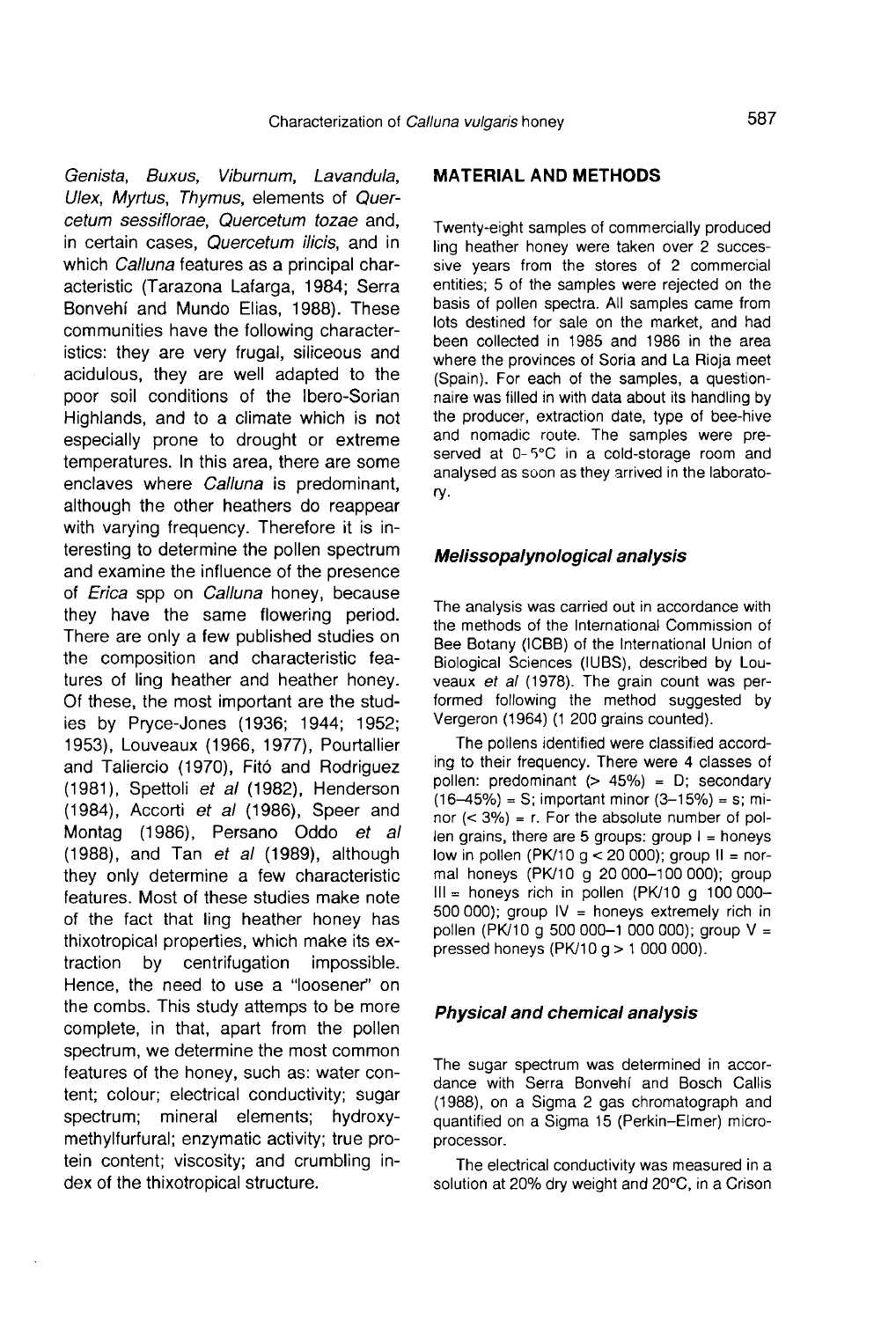model 332 conductimeter, using continuous flow immersion cells.

The enzymatic activity followed the method of White and Pairent (1959), established by the AOAC (1980), on a 260 Shimadzu UV-visible spectrophotometer at 660 nm.

Humidity was determined following Chataway (1932) and Wedmore (1955), a method established by the FAO/WHO (1969). We used an Atago model 8326 Abbe-type refractometer.

The colour was determined using tristimulary methodology (Aubert and Gonnet, 1983) on a 260 Shimadzu UV-visible spectrophotometer with a path-length of 1 cm.

The free and lactone acidity was evaluated by the method of White et al (1958), and the pH was measured in a 10% solution in an Expandable ion Analyzer EA 920 (Crion Research) pH-metre.

The activity of water in the honey  $(a_n)$  was determined via a Humidat-IC (Novasina) hygrometer at  $20 \pm 0.5$ °C.

The nitrogen content (protein  $+$  amino acids) was measured according to White et al (1962) on a Bloc Digest using a Dosi-Gen S-511 (Selecta) (N x 6.25) automatic distiller. Hydroxymethylfurfural was determined by the method of White (1979).

To determine mineral elements, 5 g honey was reduced to ashes at 500-550°C and diswas reduced to asnes at 500–550°C and dis-<br>solved in 2 ml and 2 N HCl, made up to 50 ml<br>with distilled water at 40°C, and Cl<sub>3</sub>La and ClCs<br>were added (Sanui and Pace, 1968; De Ruig were added (Sanui and Pace, 1968; De Ruig, 1986). The K, Na, Mg, Ca, Fe, Zn, Cr, Cu and Pb contents were evaluated using a model 703 atomic absorption spectrophotometer (Perkin-Elmer). Pb was determined in 15 g honey/25 ml distilled water.

The viscosity of the honey at 20-20.5°C was determined using a 4-speed (16, 40, 80 and 160 rpm) concentric cylinder rotary viscometer, type Searle-Couette, model RN, VEB-MLW, Prüfärate, Werk Medingen (Germany). The RN measuring mechanism consisted of a bellshaped rotor and a inner cylinder inside a measuring glass, both of which provide 2 shearing surfaces (rotor diameter, 8.57 mm; glass diameter, 15 mm). First the speeds of deformation (§,  $s^{-1}$ ) were calculated, and, with the results read from the scale on the viscometer, shear stress  $(p, dynes/cm<sup>2</sup>)$  and apparent viscosity  $(n, cP)$  were determined. The results are represented graphically by a system of cartesian coordinates (þ,§) to yield the fluidity curve, from which it is

possible to work out an equation that describes the rheological behaviour of the fluid under study (Prentice, 1984). The ascendent and descendent values were gradually obtained by varying the rotation speed of the cylinder from the highest to the lowest, and vice-versa. During the deformation speed test, values were taken every 20 s, with the aim of seeing the variation that the apparent viscosity underwent throughout the testing time. With these values, one can determine the crumbling index of the thixotropic structure (B) (De Kée and Turcotte, 1980). For the calculation of (B), the following formula was used:

$$
B = \frac{n_2 - n_1}{\ln t_2 / t_1}
$$

#### RESULTS AND DISCUSSION

Table I shows data from the pollen analysis, and tables II-V give values of chemical and physical parameters for the characterization, and provide estimates of their variability.

Five of the 28 samples studied were rejected because they presented a different botanic origin, being considered multiflower honey in which there was a predomi nance of Erica spp, Centaurea cyanus, Vicia sp and Eucalyptus sp.

In the 23 samples accepted 101 different pollen types were identified with an average of 40 per sample, which exceeds that of the principle monofloral Spanish

Table I. Pollenic richness, number of pollen types, percentage of Erica ssp and Calluna pollen.

| no                                        | types          |                         | Sample Pollen Groups % pollen<br>Erica | % pollen<br>Calluna |
|-------------------------------------------|----------------|-------------------------|----------------------------------------|---------------------|
| X<br>$V_{\text{max}}$<br>$V_{\text{min}}$ | 40<br>46<br>33 | <b>III/IV</b><br>V<br>Ш | 16<br>33<br>2                          | 17<br>33<br>10      |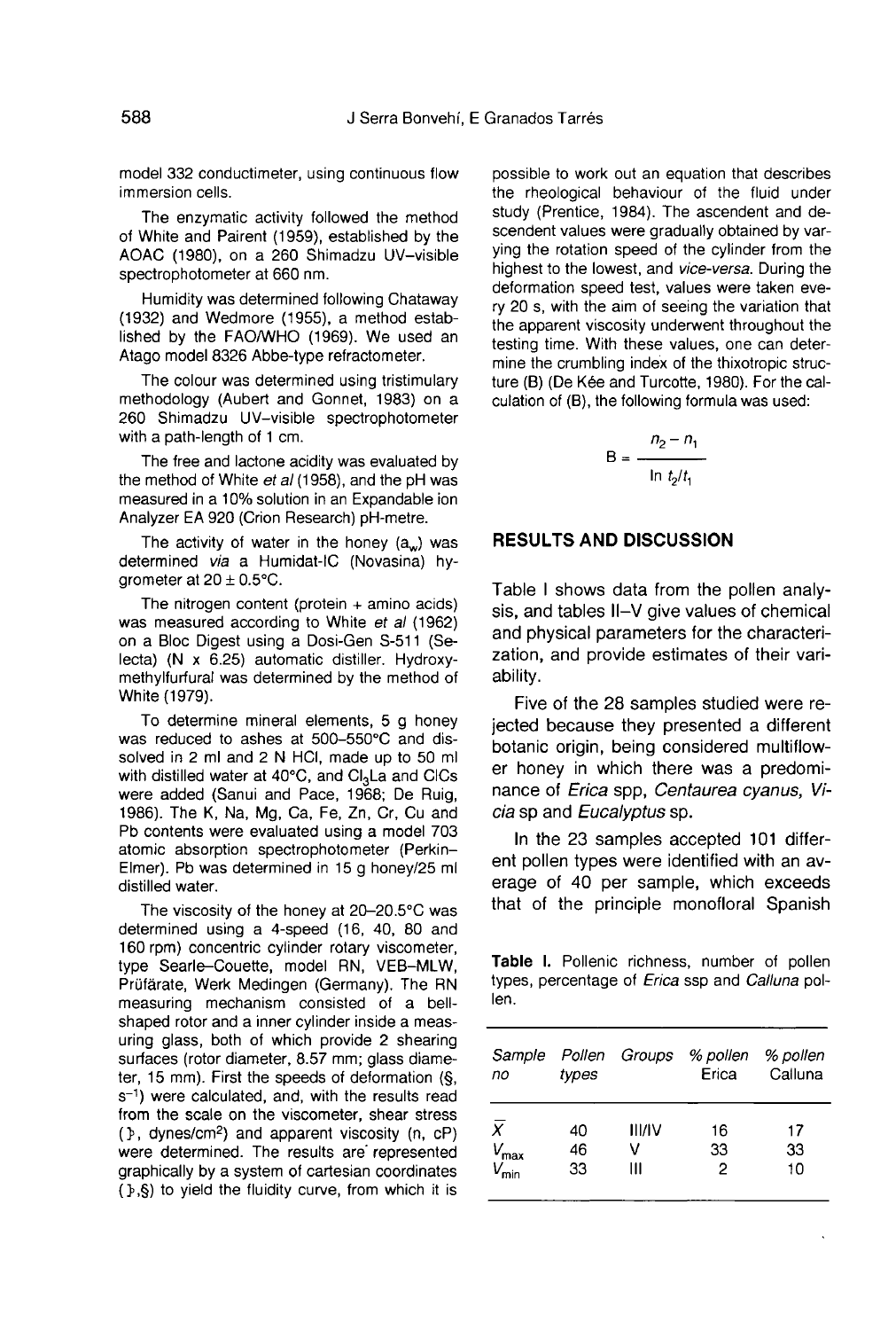| CIGE ABRES USE function Administration and all absolution of the contract of the contract of the contract of the contract of the contract of the contract of the contract of the contract of the contract of the contract of<br>きころ ニューションシン こうろこ こくろここ こく |
|------------------------------------------------------------------------------------------------------------------------------------------------------------------------------------------------------------------------------------------------------------|
|                                                                                                                                                                                                                                                            |
|                                                                                                                                                                                                                                                            |
|                                                                                                                                                                                                                                                            |
|                                                                                                                                                                                                                                                            |
|                                                                                                                                                                                                                                                            |
| $\frac{3}{1}$                                                                                                                                                                                                                                              |
|                                                                                                                                                                                                                                                            |
| e ala II Oshaharum                                                                                                                                                                                                                                         |
| í                                                                                                                                                                                                                                                          |

| Sample no                              |                |                                                                                                                                                      |              |                |                |                   |            | Parameter        |            |              |                |                |                  |      |                |
|----------------------------------------|----------------|------------------------------------------------------------------------------------------------------------------------------------------------------|--------------|----------------|----------------|-------------------|------------|------------------|------------|--------------|----------------|----------------|------------------|------|----------------|
|                                        | ų,             | Ò                                                                                                                                                    | S)           |                | $\overline{c}$ | Ż                 | ×          | Ne               | Œ          | Mel          | $\geq$         | $a_w$          | GW               | F/G  | G-W/F          |
| $V_{\text{max}}$                       | 47.50          | 34.40                                                                                                                                                | 0.37         | 2.32           | 4.83           | 13.70             | 1.54       | 2.46             | 0.37       | 0.37         | 19.80          | 0.558          | 1.90             | 1.51 | 0.50           |
| $V_{min}$                              | 38.20          | 27.00                                                                                                                                                | $\ddot{}$    | 0.50           | $\frac{1}{2}$  | 6.21              | 0.31       | 0.50             | F          | $\pm$        | 14.40          | 0.522          | 116              | 1.29 | $\frac{0}{10}$ |
| $\overline{\mathbf{x}}$                | 43.30          | 31.00                                                                                                                                                | 0.16         | 1.32           | 3.60           | 10.60             | 0.76       | 1.34             | 0.12       | 0.13         | 17.40          | 0.540          | 1.49             | 1.40 | 0.23           |
| 8                                      | <b>2.01</b>    | 2.13                                                                                                                                                 | 0.08         | 0.42           | $\frac{71}{2}$ | 2.02              | 0.29       | 0.46             | 0.25       | 0.15         | 2.05           | 0.009          | 0.23             | 0.07 | 0.08           |
| Confidence limits<br>$(\alpha = 0.05)$ | 44.19<br>42.41 | 31.96<br>30.06                                                                                                                                       | 0.29<br>0.59 | $\frac{5}{13}$ | 55<br>3.29     | $\frac{49}{9.71}$ | 88<br>0.63 | $\frac{54}{114}$ | ន្លឺ<br>០០ | 0.26<br>0.06 | 18.31<br>16.49 | 0.536<br>0.536 | $1.59$<br>$1.39$ | 1.37 | 0.27<br>0.20   |
| F: fructose; G: glucose;               |                | S: sucrose; T: trehalose; Iso: isomaltose; M: maltose; K: kojibiose; Me: melibiose; R: raffinose; Mel, melezitose; (W): water content; aw: water ac- |              |                |                |                   |            |                  |            |              |                |                |                  |      |                |

tivity; tr: traces.

×,

## Characterization of Calluna vulgaris honey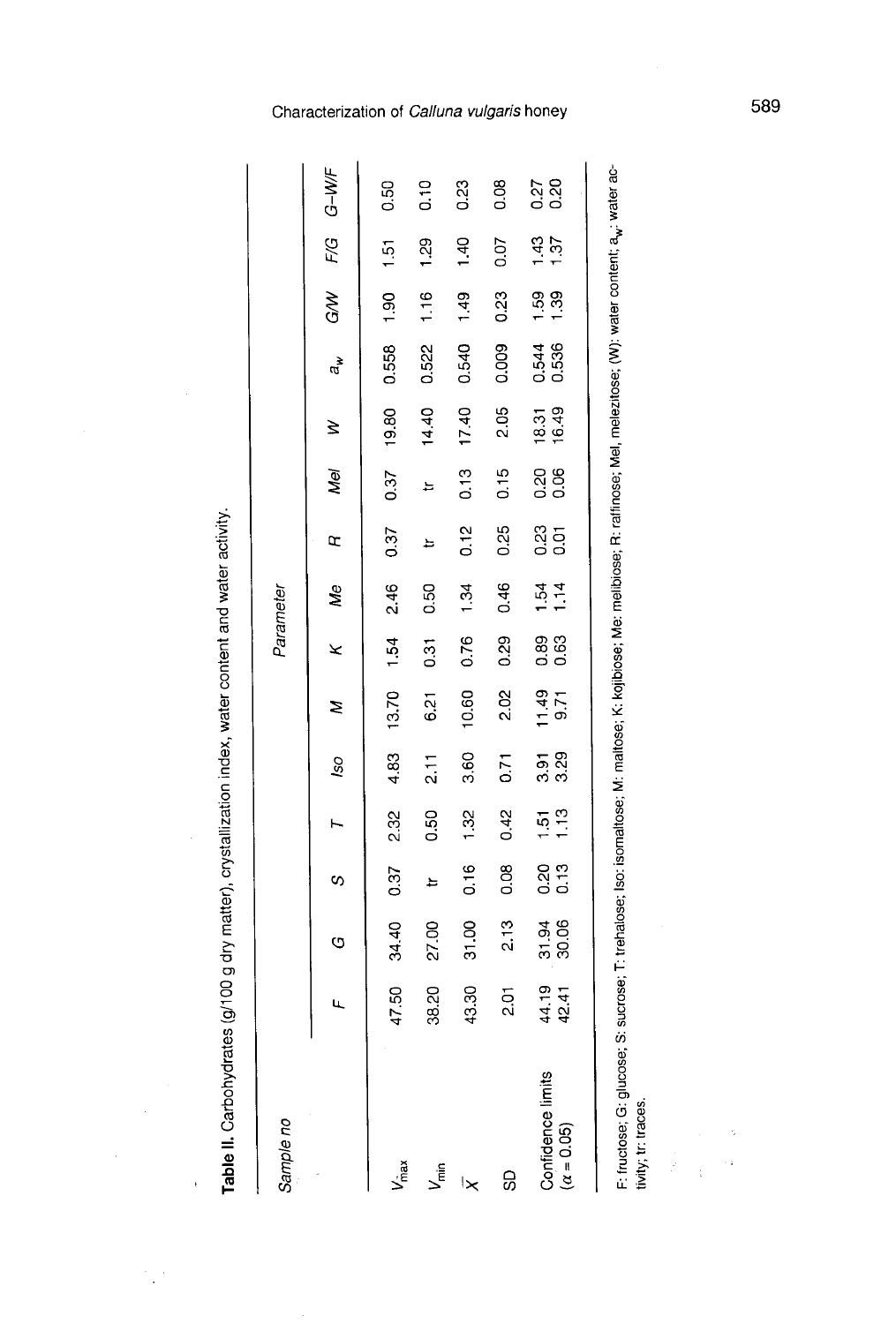| Sample no                                                                                                                                                                                                                                                     |                        |       |          |                                    |       |                                 |      | Parameters           |               |               |                   |            |           |                  |          |      |      |
|---------------------------------------------------------------------------------------------------------------------------------------------------------------------------------------------------------------------------------------------------------------|------------------------|-------|----------|------------------------------------|-------|---------------------------------|------|----------------------|---------------|---------------|-------------------|------------|-----------|------------------|----------|------|------|
|                                                                                                                                                                                                                                                               | ā                      | 9D    | N x 6.25 | Colour                             | HMF   | Acid                            | Ash  | ී                    | ŊИ            | ×             | Ş                 | Fe         | S         | Ò                | qд       | Σn   | Fd   |
| $\sum_{n \geq 0}$                                                                                                                                                                                                                                             | $\overline{a}$<br>81.1 | 12.17 | 1.10     | $x = 0.63$<br>$y = 0.52$           | 12.30 | 52.18<br>7.95                   | 0.77 | 374.90 165.70 1438.6 |               |               | 389.30            | 25.00 4.50 |           | 0.31             | tr 17.10 |      | 4.33 |
| $\mathbf{v}^{\mathbf{m}}_{\mathbf{m}}$                                                                                                                                                                                                                        | $\circ$<br>86.         | 588   | 0.50     | $x = 0.45$<br>$y = 0.37$           | 4.79  | 28.96<br>0.48<br>60.13          | 0.24 | 142.30               | 34.90         | 569.90        | 180.20            | 2.88       | 0.16      | $\frac{1}{2}$    | $\pm$    | 1.21 | 3.67 |
| $\overline{\mathbf{x}}$                                                                                                                                                                                                                                       | õ,<br>51.5             | 8.13  | 0.68     | $x = 0.55$<br>$y = 0.43$           | 8.70  | 42.25<br>3.28<br>30.89          | 0.45 | 265.10               | 91.90         | 936.80        | 309.70            | 9.70 1.53  |           | 0.19             | ÷        | 4.40 | 4.07 |
| SD                                                                                                                                                                                                                                                            | 14.66                  | 1.61  | 0.13     | $x = 0.03$<br>$y = 0.03$           | 2.05  | 2.16<br>6.22<br>45.50<br>6.87   | 0.17 | 75.30                | 28.50         | 227.10        | 53.20             |            | 5.70 1.15 | $0.06$ tr $3.98$ |          |      | 0.19 |
| limits $(\alpha = 0.05)$<br>Confidence                                                                                                                                                                                                                        | 58.20                  | 8.82  | 0.74     | $x = 0.57$<br>$= 0.53$<br>$\times$ | 9.61  | 44.90<br>4.20                   | 0.52 | 297.60               | 104.20 1035.0 |               | 332.70 12.20 2.03 |            |           | $0.22$ tr        |          | 6.10 | 4.15 |
|                                                                                                                                                                                                                                                               | 45.50                  | 7.44  | 0.62     | $y = 0.44$<br>$y = 0.42$           | 7.80  | 42.50<br>48.56<br>39.56<br>2.40 | 0.38 | 232.60               | 79.60         | 838.60 286.70 |                   | 7.30 1.03  |           | 0.16             | $\pm$    | 2.70 | 3.99 |
| ID = diastase activity (Gothe scale); CE = electrical conductivity (10 <sup>-4</sup> S-cm <sup>-1</sup> , 20°C); HMF = hydroxymethylfurtural (ppm); Acid = Acidity: free, lactone, total (meq/kg);<br>Ash = $(96)$ ; mineral elements = $(ppm);$ tr = traces. |                        |       |          |                                    |       |                                 |      |                      |               |               |                   |            |           |                  |          |      |      |

Table III. Physical and chemical characteristics and composition.

590

## J Serra Bonvehí, E Granados Tarrés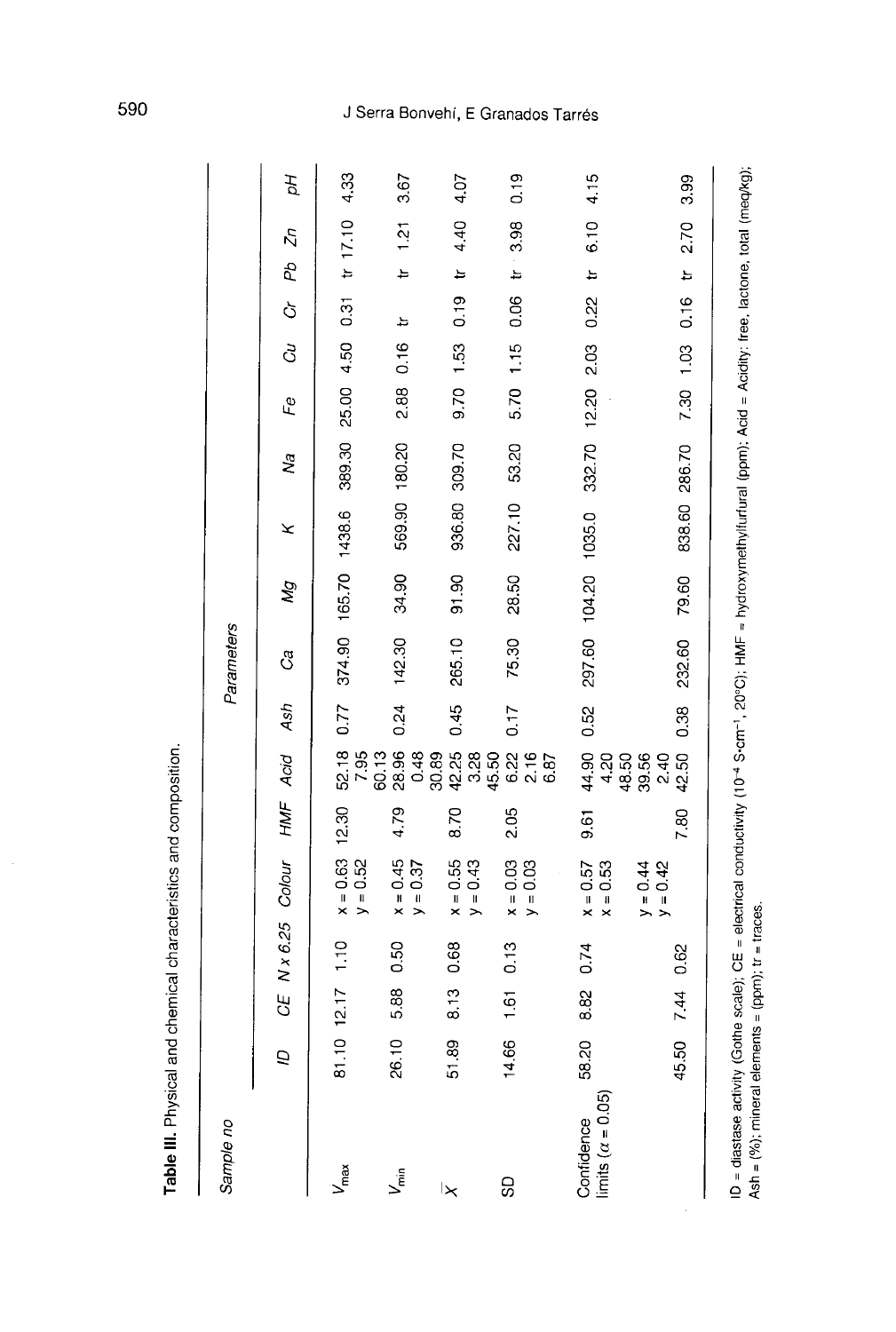|                            | and applied tangential tensions.                        |      |                                          |      |  |
|----------------------------|---------------------------------------------------------|------|------------------------------------------|------|--|
|                            | Speed 16, 40, 80 and 160 rpm cylinder rotary viscometer |      |                                          |      |  |
| ential tension<br>nes/cm²) |                                                         |      | Apparent viscosity<br>$(CP)$ (20-20.5°C) |      |  |
| 40 s                       | 60 s                                                    | 20 s | 40 s                                     | 60 s |  |

19892

17890

16 380

16 201

4798

3500

4 4 5 5

4826

9 1 4 0

9724

9963

9878

3512

3797

2968

2 4 7 2

 $\overline{\phantom{0}}$ 

15 346

15516

3960

4 4 5 5

 $\overline{a}$ 

8995

9 3 2 3

 $\overline{\phantom{0}}$ 

2962

2 4 0 1

23.511

19384

17820

17 3 25

4958

3960

5 2 3 8

5 1 9 8

11 676

11 172

11 073

10 453

4 3 3 2

3869

3 1 5 3

2 6 63

Table IV. Apparent viscosities and applied tar

Tangential tension  $(dynes/cm<sup>2</sup>)$ 

 $40s$ 

995

2 2 3 7

4 209

8 104

240

460

1 1 1 4

2414

460

1 198

2468

4 9 0 7

175

470

735

1 2 4 2

 $\overline{\phantom{0}}$ 

3838

7861

990

2 2 2 1

2 188

4665

 $\overline{a}$ 

746

1 2 1 2

Sample no

 $V_{\text{max}}$ 

 $V_{\text{min}}$ 

 $\bar{x}$ 

**SD** 

20 s

1 1 7 6

2424 4 4 5 7

8666

248

495

1 3 1 0

2 600

584

1 3 8 7

2748

5234

217

481

779

1 3 3 4

honeys (table I) (Serra Bonvehi et al, 1987; Serra Bonvehí, 1988; Serra Bonvehí and Cañas Lloria, 1988). About half of the samples (52%) had a minimum of 39 taxons and 30% had less than 37 taxons. Most of the samples belonged to groups III (52%) and IV (43%) (table I). The percentage of *Calluna* pollen was not high  $(X =$ 17%), with only 13% of the samples being over 25%. As shown in table I, 52% of the accepted samples contain 16-33% Erica spp ( $\overline{X}$  = 24%); in the rest of the samples the presence varies from 2 to 16%  $(X =$ 8%). Unfortunately, this high Erica spp content makes it difficult to identify ling heather honey through a melissopalynological analysis. According to Accorti et al (1986) heather honeys should contain 45% Erica spp pollen as a minimum. Un-

der these circumstances, the only feasible alternative is to limit its presence to such a value that its interactions do not modify the physicochemical characteristics of ling heather honey. Approximately 50% of the identified taxons appear in forms as important minor (s) and minor pollen (r). As dominant pollen (D), only Eucalyptus sp was detected, with Calluna vulgaris and Erica spp as secondary (S). Onobrychis viciifolia and *Medicago sativa* stand out among the forms of pollen belonging to cultivated plants. Four taxons were outstanding in their different frequencies (Eucalyptus sp, Citrus sp, Helianthus annuus and Echium sp) although they do not belong to the phytosociological communities of the collection area, appearing as floral remains from other zones in Spain that find their way to Callu-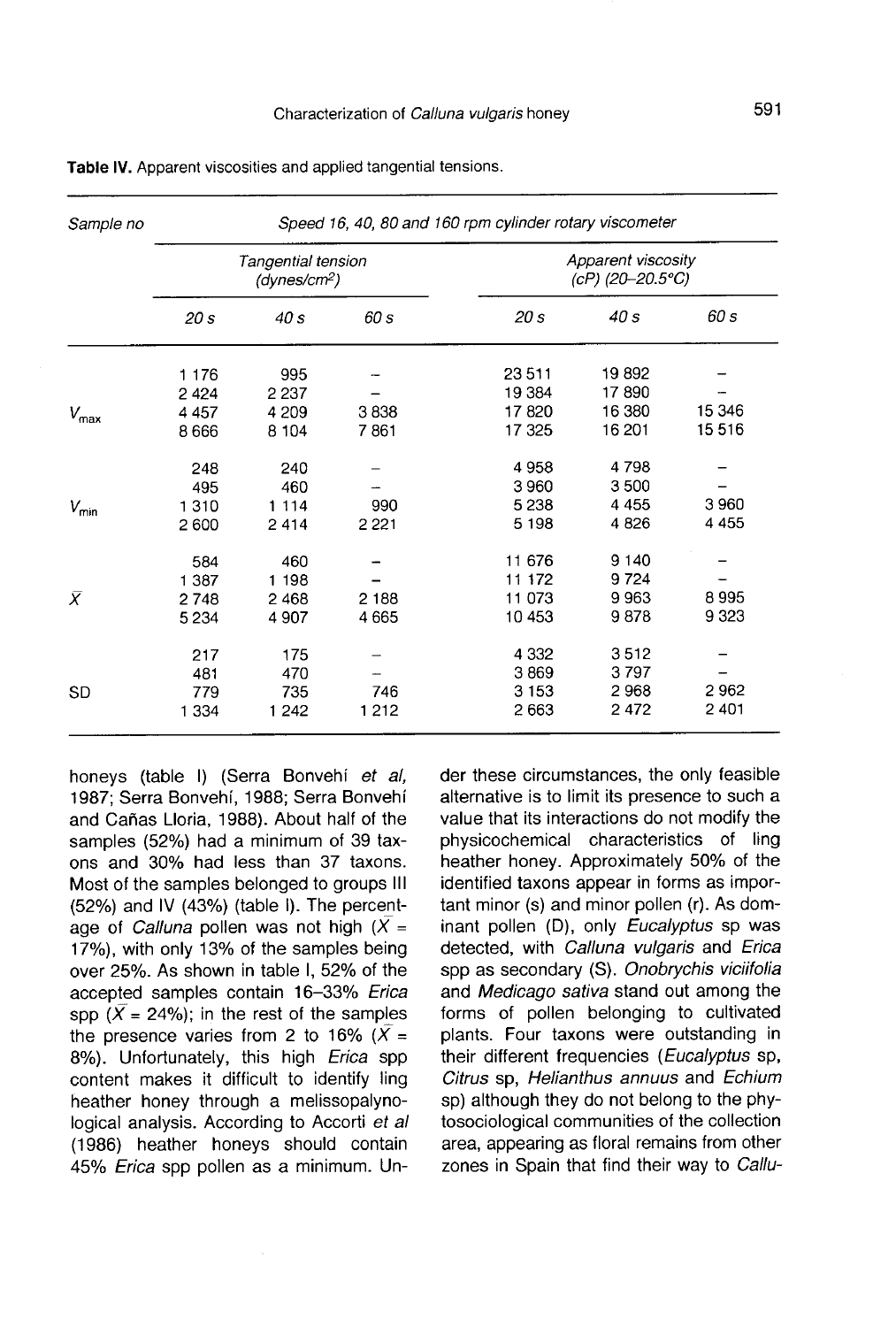| Sample<br>no | Speed 160 rpm<br>cylinder rotary viscometer |                    |                  |  |  |  |
|--------------|---------------------------------------------|--------------------|------------------|--|--|--|
|              |                                             | Apparent viscosity | Crumbling index  |  |  |  |
|              | 20 s                                        | 60 s               | (B)              |  |  |  |
| 01           | 10 148                                      | 9 1 5 8            | 330.00           |  |  |  |
| 02           | 10 643                                      | 8 3 7 4            | 756.30           |  |  |  |
| 03           | 17 325                                      | 15716              | 536.30           |  |  |  |
| 04           | 11 261                                      | 10 148             | 371.00           |  |  |  |
| 05           | 11 145                                      | 10096              | 350.00           |  |  |  |
| 06           | 9652                                        | 8663               | 329.70           |  |  |  |
| 07           | 8 1 7 8                                     | 7549               | 209.70           |  |  |  |
| 08           | 10643                                       | 9 4 0 5            | 412.70           |  |  |  |
| 09           | 11 138                                      | 9900               | 412.70           |  |  |  |
| 10           | 7625                                        | 6311               | 438.00           |  |  |  |
| 11           | 10 024                                      | 9 2 8 1            | 247.70           |  |  |  |
| 12           | 13 365                                      | 10 390             | 991.70           |  |  |  |
| 13           | 11 138                                      | 9034               | 701.30           |  |  |  |
| 14           | 8663                                        | 8 1 6 8            | 165.00           |  |  |  |
| 15           | 12 499                                      | 12 1 28            | 123.70           |  |  |  |
| 16           | 11 138                                      | 10766              | 123.70           |  |  |  |
| 17           | 5 1 9 8                                     | 4 4 5 5            | 247.70           |  |  |  |
| 18<br>19     | 5940                                        | 5 4 7 5            | 155.00           |  |  |  |
| 20           | 9404<br>12 004                              | 8956               | 149.30           |  |  |  |
| 21           | 10 643                                      | 10024<br>10 024    | 660.00<br>206.30 |  |  |  |
| 22           | 14 726                                      | 13 118             | 536.00           |  |  |  |
| 23           | 7 920                                       | 7 278              | 214.00           |  |  |  |
| 24 *         | 10420                                       | 10 397             | 7.00             |  |  |  |
| 25 *         | 7809                                        | 7814               |                  |  |  |  |
| 26 '         | 12 400                                      | 12 392             | 2.77             |  |  |  |
| 27           | 6823                                        | 6 817              | 2.00             |  |  |  |
| 28 *         | 8034                                        | 8047               |                  |  |  |  |
|              |                                             |                    |                  |  |  |  |

Table V. Crumbling index of the thixotropical structure (B).

Viscosity and crumbling index: cP (20-20.5°C); \* samples refused based on their pollen spectra.

na. Among the most characteristic forms identified in this honey were spontaneous and subspontaneous adventitious plants, coming from other crops such as Ranunculaceae, Umbelliferae and Rumex sp.

Pollen forms that were not identified with certainty as belonging to a particular species or genus were grouped under what appear to be the most frequent forms (type Achillea, type Carduus, type C (Centaurea cyanus), type H (Helianthus annuus), type R 22-25 μ (Brassica sp), or per group (Prunus Gr, Pyrus Gr).

The taxons most frequently detected in at least 50% of the samples were: Calluna vulgaris (100%); Erica spp (Erica aragonensis, Erica vagans, Erica scoparia) (100%); Quercus sp (100%); Salix sp (100%); Rubus ulmifolius (100%); Cistus sp (96%); Cruciferae type R 22-25 μ (Brassica sp) (96%); Hypecoum imberbe (96%); Thymus sp (96%); Trifolium repens (96%); Lavandula sp (96%); Melitotus sp (91%); type Campanula (78%); Ligustrum sp (78%); type Genista (78%); Lotus sp (78%); Onobrychis viciifolia (78%); Centaurea cyanus (74%); Prunus Gr (74%); Helianthemum sp (70%); type Carduus (65%); Taraxacum officinale (61%); Hypericum sp (61%); Satureia montana (57%); type Vicia (57%); and Castanea sativa (48%). All the plants detected were also nectariferous, with exception of Caryophyllaceae, Quercus sp, Cistaceae, Pinaceae, Cupressaceae, Gramineae, Papaver rhoeas, Rumex sp and Ulmaceae.

As table II shows, ling heather honey presented lower percentages of glucose, similar to fructose, isomaltose, kojibiose and melibiose, with the presence of maltose standing out as significantly different  $(P = 0.01)$  from other unifloral honeys (Espada Herrero, 1984; Accorti et al, 1986; Serra Bonvehí et al, 1987; Serra Bonvehí, 1988; Bogdanov and Baumann, 1988; Serra Bonvehí and Cañas Lloria, 1988; Sabatini et al, 1989). The trisaccharide, sucrose and F/G index results coincide with findings of Pourtallier and Taliercio (1970) and Mateo Castro and Bosch Reig (1984). The F/G index and the respective interval (1.29-1.51) allow for a clear differentiation from Erica spp honey 0.95-1.29 (Espada Herrero, 1984); 0.95-1.25 (Accorti et al, 1986); 0.99-1.25 (Sabatini et al, 1989).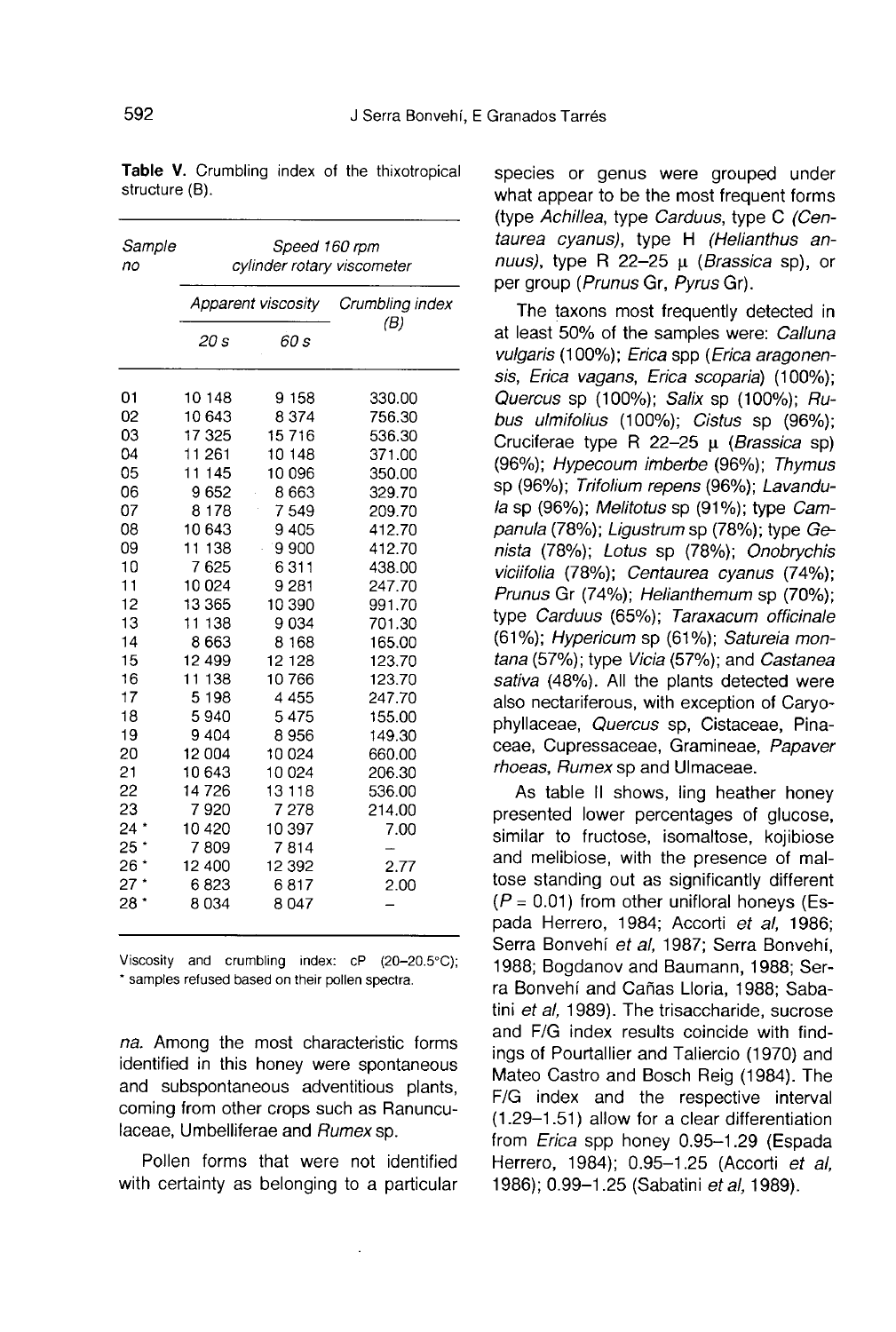The electrical conductivity gave an av-Characterization of *Calluna vulgaris* honey<br>The electrical conductivity gave an av-<br>erage value of 8.13 x 10<sup>-4</sup> S•cm<sup>-1</sup>, placing honeys, which p it between flower honey and honeydew, as reported by Pourtallier and Taliercio (1970) (table III).

Ling heather honey presented high levels of diastasic activity, with only 13% of the samples giving values of less than 40 Gothe units. However, as heather honeys have low levels of diastasic activity, with average values recorded at about 10 Gothe units (Accorti et al, 1986), it could be possible for this parameter to be used as a differentiating element between the 2 honeys.

The average water content value came out at 17.40%. However, 43% of the samples had humidity values over 19%. The samples collected in 1985 had an average humidity of 15.70%. The same was not true for samples of year 1986, which reflected an average content of 19.31%, which we attribute to different climatic conditions prevailing in the 2 years of collection. The colour was very similar to Erica spp honey and the honeydew of Quercus sp (Rodriguez López, 1983; Accorti *et al*, 1986), having an average value of  $\overline{X} =$ 0.55 (table III), which corresponds to the results of Aubert and Gonnet (1983). There were no indications of fermentation in any of the samples, and the values of activity of water  $(a_w)$  were less than 0.70 (table II), which makes the growth of yeasts impossible (Alcalá Aiguilera, 1977). The results in table III evidence the existence of high acidities, exceeding the legal limits (Boe, 1983). These values are essentially consequences of the percentages of gluconic acid and gluconolactone which may be present in the honey (Hadorn and Zürcher, 1963). The pH values are similar to those detected by Pourtallier and Taliercio (1970). The N x 6.25 content oscillates between 0.50 and 1.10%, with an average content of 0.68% (table III), which clearly differentiates the samples from the 5 re-

fused samples and in general from other honeys, which present average values of 0.17% (White et al, 1962). The hydroxymethylfurfural values obtained (HMF) are typical of unprocessed honeys, with only 6 samples (26%) giving values higher than 10 ppm.

Ashing gave an average mineral content of 0.45%, which is similar to other heather honeys (Espada Herrero, 1984; Accorti et al, 1986). The presence of 9 chemical elements was determined (table III), with a net predominance of K and Na (77% of the total), followed by Ca (16%), Mg, Fe, Cu, Cr and Zn. With respect to other unifloral honeys studied (Serra Bonvehí et al, 1987; Serra Bonvehí, 1988; Serra Bonvehí and Cañas Lloria, 1988), K was detected in larger proportions, without becoming useful as a differentiating element  $(P = 0.05)$ . Although most honeys behave like Newtonian liquids, ling heather honey is more like a non-Newtonian liquid. If the gradient of deformation is maintained as constant (§), the tangential tension (þ) and the viscosity  $(n)$  diminish with the time (table IV). This phenomenon is known as thixotropy, which, in ling heather honey, we may attribute to the presence of protein (Pryce-Jones, 1953). In contrast, the rejected samples did not show thixotropy, demonstrating a Newtonian behaviour between tangential tension, apparent viscosity and measuring time. Passage from a gel-sol-gel stage was relatively rapid. Having agitated the honey for 5 minutes, we noticed a progressive decrease in viscosity. Once agitation had ceased, the honey did not completely recover its gel state, but behaved as if it was a non-Newtonian fluid. So long as ling heather honey is not subject to thermal treatment above 70°C (Lavie and Gonnet, 1970), thixotropy will be one of the best parameters for its characterization. This may be described by a rheogram, so long as we fix the variables that operate on the measurements in the fol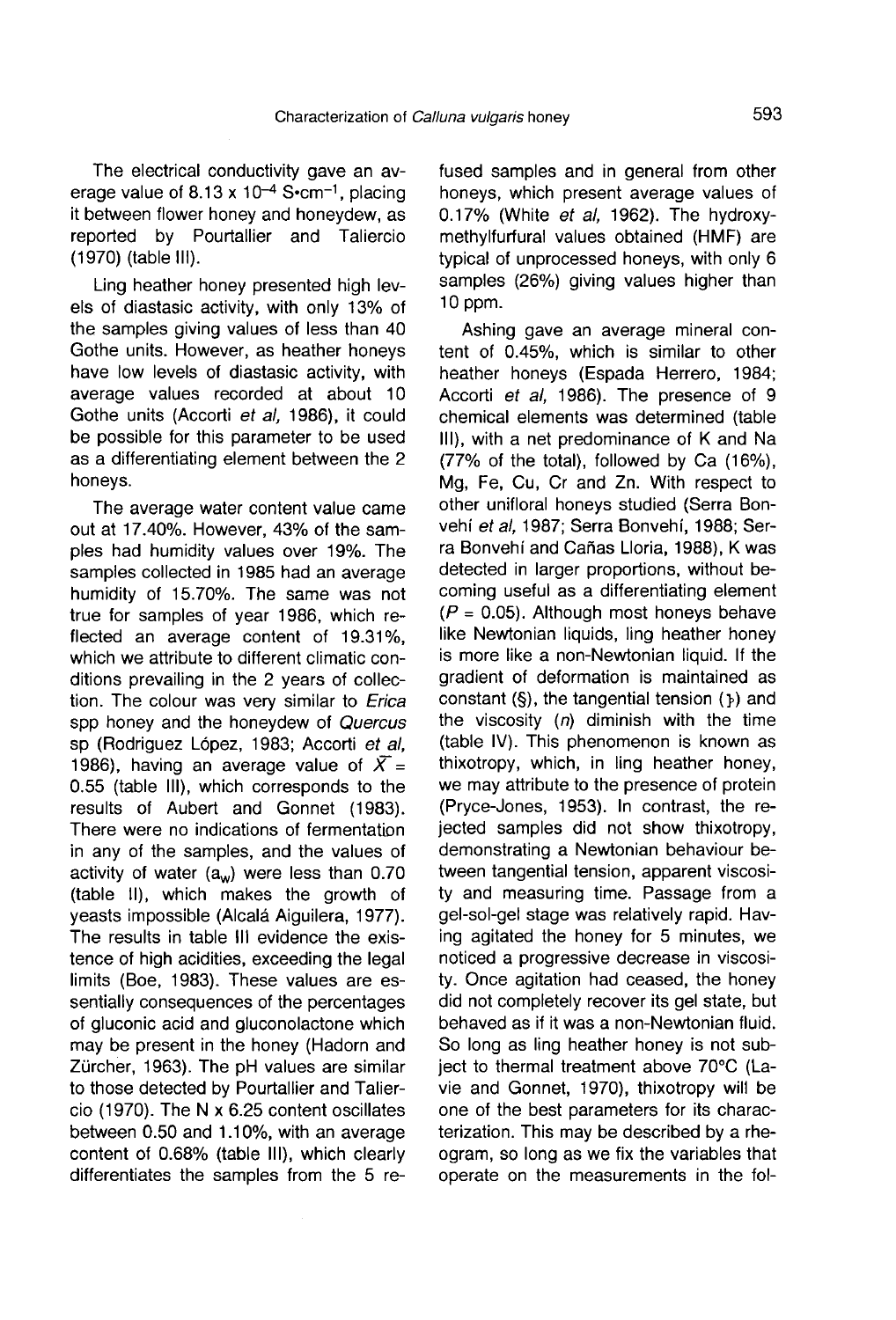lowing ways: through the ascending and descending curves of the rheogram; by the areas of the fluidity curves, in which the thixotropy is proportional to the area; and via the positioning of the fluidity curve. All of these require the use of expensive apparatus, and so we used a simpler Searle-Couette viscosimeter. The different fluidity curves were determined at different speeds with different values of (§), as constant throughout the measurement stage. Table IV shows the apparent viscosities and the applied tangential tensions.

Table V illustrates the different values of the crumbling index of the thixotropic structure (B); the data obtained is best described by Burgers model (Scott-Blair, 1970). To establish the smallest thixotropic variation that ling heather honey should require, we determined the crumbling index at the maximum tangential tension that could be generated by the viscosimeter used (table V). These data may vary a great deal, for example, Pourtallier and Taliercio (1970) gave a value of 40 cP, by applying a cylinder rotation speed of 1 rpm. To demonstrate the thixotropical behaviour of our honey, and therefore typify it as a uniflower ling heather honey, a variation in the crumbling index of a minimum of 120 cP at 20-20.5°C was necessary when the corresponding tangential tensions were applied at a rotation speed of the cylinder of 160 rpm for 60 s.

Résumé — Propriétés physicochimiques, composition et spectre pollinique du miel de callune (Calluna vulgaris (L) Hull) produit en Espagne. Les caractéristiques polliniques et physicochimiques de 28 échantillons de miels de callune du commerce produits en Espagne ont été étudiées. Sur la base de l'analyse mélissopalynologique (méthodes de l'UISB, Louveaux et al, 1978), 5 échantillons (18%) ont été éliminés pour avoir une origine botanique différente. Dans les autres échantillons, 101 types polliniques ont été identifiés, avec une moyenne de 40 par échantillon (tableau I). La teneur en pollen est élevée (100 000 à 500 000 PK/10 g). La richesse relative en pollen de Calluna se situe entre 10 et 33% (tableau I). La forte présence de pollens du genre Erica (en général > 10%) rend la caractérisation du miel de callune difficile. Le spectre des sucres présente de faibles pourcentages de glucose (25,6 g/100 g), des teneurs élevées en disaccharides et des traces de saccharose et de trisaccharides (tableau II). L'activité enzymatique (51,89 unités sur l'échelle de Gothe) est plus forte que dans les autres miels monofloraux espagnols. L'acidité totale (45,5 meq/kg) dépasse la limite légale établie par la CEE pour les miels. Il n'y a pas de signes de fermentation et l'activité de l'eau  $a_w$  est < 0.70. L'analyse minérale montre une prédomi nance du potassium, du sodium et du calcium. Les diverses courbes de fluidité ont été déterminées à l'aide d'un viscosimètre rotatif à cylindre concentrique aux 4 vitesses suivantes : 16, 40, 80 et 160 rpm (tableau IV). Le comportement thixotrope du miel de callune a été déterminé par l'indice de désagrégation (crumbling index, De Kée and Turcotte, 1980) calculé à la tension tangentielle maximum produite par le viscosimètre utilisé (tableau V).

miel / Calluna / caractéristique physicochimique / analyse pollinique / Espagne

Zusammenfassung — Zusammensetzung, physikalisch-chemische Eigenschaften und Pollenspektrum im spanischen Heidehonig (Calluna vulgaris L). Pollenspektrum und physikalischchemische Eingeschaften von 28 Heidehonigproben kommerzieller spanischer Honigerzeuger wurden analysiert. Nach der melissopalynologischen Analyse (Methodik der UISB, Louveaux et al, 1978)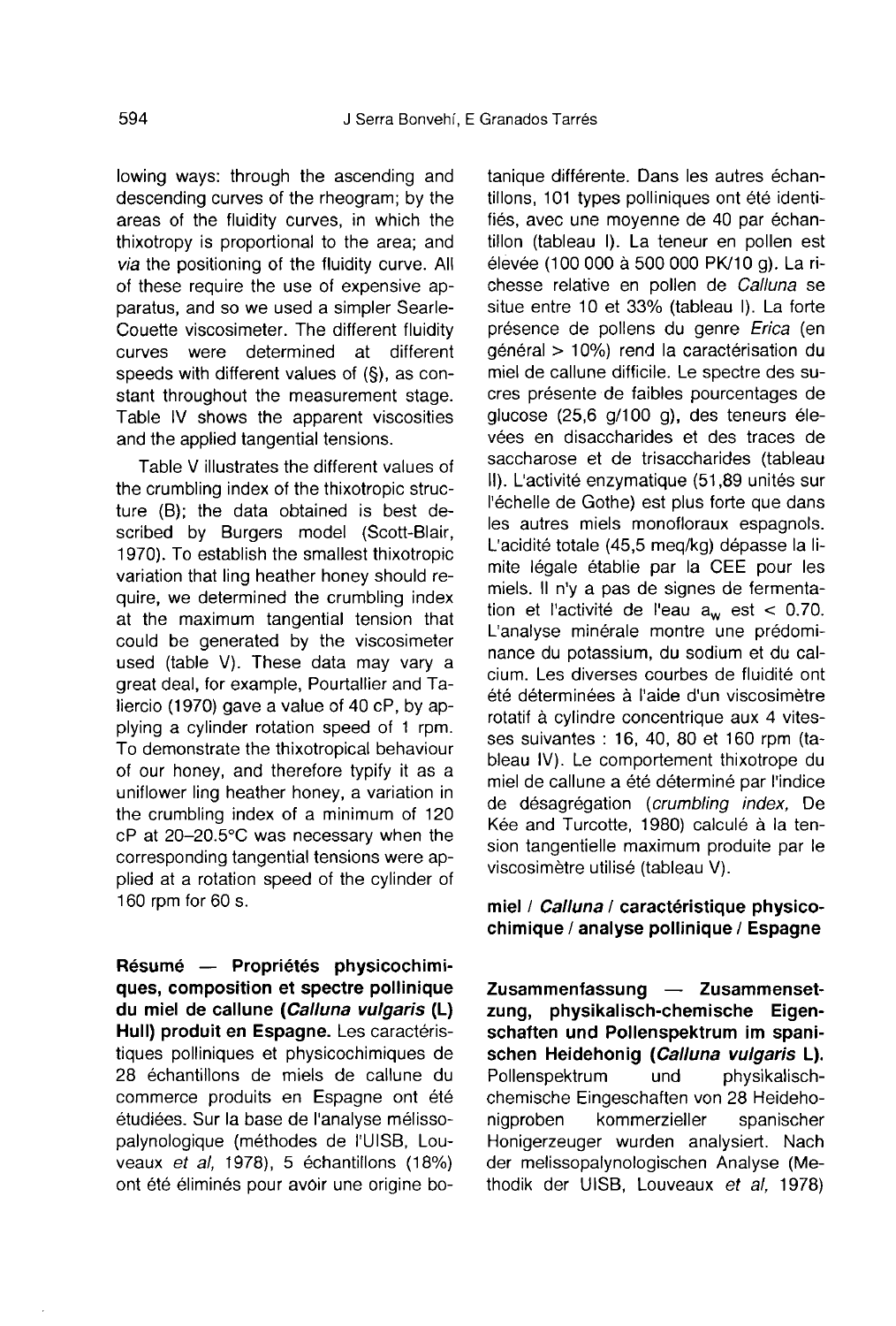waren 5 Proben abweichender botanischer Herkunft und wurden zurückgewie sen. In den übrigen Proben wurden 101 Pollenarten gefunden, im Durchschnitt enthielt eine Probe 40 verschiedene Pollenarten (Tabelle I). Der Pollengehalt war hoch (100 000-500 000 PK/10 g). Der relative Anteil an Calluna Pollen betrug zwischen 10 und 33% (Tabelle I), und der hohe Anteil an *Erica* spp (> 10% im allgemeinen) Pollen stellt ein Problem für die Charakterisierung dar. Das Zuckerspektrum zeigte hohe Anteile an Disacchariden, geringen Gehalt von Glukose (25,6 g/100 g), und Spuren von Saccharose und Trisacchariden (Tabelle II). Die enzymatische Aktivität (Gothe-Zahl 51.9) war höher als in anderen spanischen unifloralen Honi-<br>gen. Der durchschnittliche Säuregrad Der durchschnittliche Säuregrad (45.5 meq/kg) lag höher als die von der EEG für Honig erlaubten Grenzen. An mineralischen Bestandteilen überwogen Natrium-, Kalium- und Kalziumsalze. Es gab keine Gärungsanzeichen und die Wasseraktivität, aw, war < 0.70. Das thixotropische Verhalten wurde mit einem Viskosimeter bei 4 Umdrehungsgeschwindigkeiten (16, 40, 80 und 160 rpm) des Zylinders charakterisiert (Tabelle IV, V).

#### Honig / Calluna / physikalischchemische Eigenschaft / Pollenanaly se / Spanien

#### **REFERENCES**

- Accorti M, Persano Oddo L, Piazza MG, Sabatini AG (1986) Schede di caratterizzazione della principali qualità di miele italiano. Apicultura 2, appendix, 36 pp
- Alcalá Aguilera M (1977) Actividad del agua de la miel y crecimiento de microorganismos osmotolerantes. Trab Cientif, Univ Córdoba, Spain, No 20
- Association of Official Analytical Chemists (AOAC) (1980) Official methods of analysis. 14th Sect No 31162, Arlington, VA, USA
- Aubert S, Gonnet M (1983) Mesure de la couleur des miels. Apidologie 14, 105-118
- Bogdanov S, Baumann E (1988) Bestimmung von Honigzuckern mit HPLC. Mitt Geb Lebensmittelunters Hyg 79, 198-206
- BOE (Boletin Oficial Del Estado) (1983) Normas de calidad. Miel destinada al mercado interior. BOE No 193, Madrid, Spain, 2045-2047
- Chataway HD (1932) The determination of moisture in honey. Can J Res 6, 532-547
- De Kée D, Turcotte G (1980) Viscosity of biomaterials. Chem Eng Commun 6, 273-282
- De Ruig WG (1986) Atomic absorption spectrophotometric determination of calcium, copper, iron, magnesium, manganese, potassium, sodium and zinc in animal feeding stuffs: interlaboratory collaborative studies. J Assoc Off Anal Chem 69, 1009-1013
- Espada Herrero T (1984) Composición y propiedades físicoquímicas de la miel de brezo (Erica arborea) producida en Catalunya. Proc 2nd Nat Congr Apic, Gijón, Fundación Principado de Asturias, 327-333
- FAO/WHO (1969) Commission du Codex Alimentarius. Norme régionale européenne recommandée pour le miel. CAC/RS 12. Reprinted in: Bee World (1970) 51, 79-91
- Fitó A, Rodriguez C (1981) Propiedades réológicas de algunas mieles españolas. I. Simp Inter Apic Transhumante, Valencia, Apimondia, 108-113
- Hadorn H, Zürcher K (1963) Formozahl von Honig. Gleichzeitige Bestimmung von Formozahl, pH, freier Säure und Lactongehalt in Honig. Mitt Geb Lebensmittelunters Hyg 54, 304-321
- Henderson CE (1984) Some unusual properties of honey: thixotropy and dilatancy. Am Bee  $J$ 124, 599-601
- Lavie P, Gonnet M (1970) La stabilisation du miel de Callune au moyen d'un traitement thermique. Apidologie 2, 143-155
- Louveaux J (1966) Essai de caractérisation des miels de Callune (Calluna vulgaris Salisb). Ann Abeille 9, 351-358
- Louveaux J (1977) Les bruyères et leur miel. Bull Tech Apic 4, 31-36
- Louveaux J, Maurizio A, Vorwohl G (1978) Methods of melissopalynology. Bee World 59, 139-157